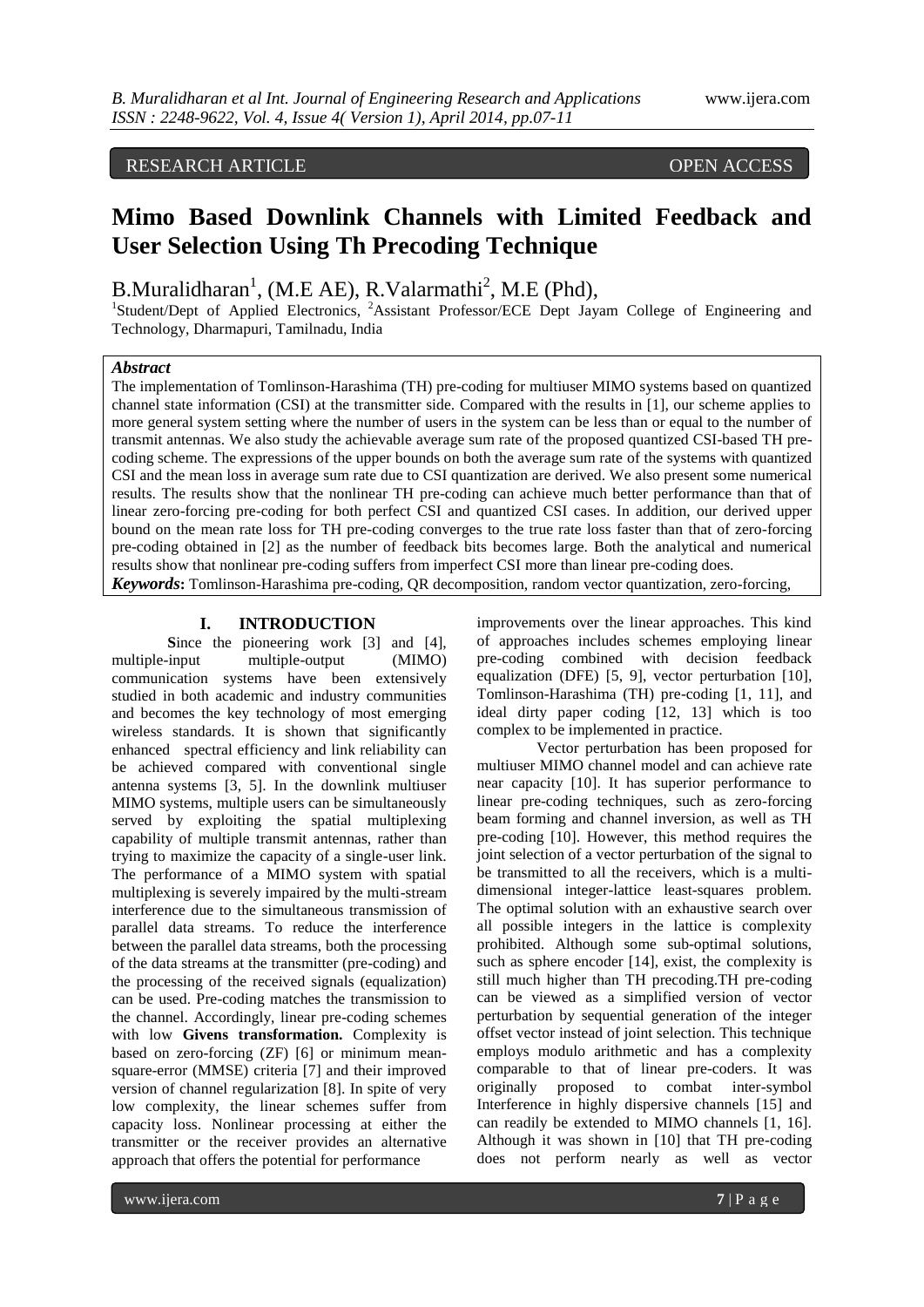perturbation for general SNR regime, it can achieve significantly better performance than the linear preprocessing algorithm, since it limits the transmitted power increase while pre-eliminating the inter-stream interference [11]. Thus, it provides a good choice of trade-off between performance and complexity and has recently received much attention [1, 11]. Note that TH pre-coding is strongly related to dirty paper coding. In fact, it is a suboptimal implementation of dirty paper coding proposed in [17]. As many precoding schemes, the major problem for systems with TH pre-coding is the availability of the channel state (CSI) information at the transmitter. In time division duplex systems, since the channel can be assumed to be reciprocal, the CSI can be easily obtained from the channel estimation during reception. In frequency division duplex (FDD) systems, the transmitter cannot estimate this information and the CSI has to be communicated from the receivers to the transmitter.



Fig. 1. TH pre-coding for multiuser MIMO downlink with quantized CSI feedback.

A transmitter equipped with multiple antennas communicates with a receiver that has multiple antennas. Most classic pre-coding results assume narrowband, slowly fading channels, meaning that the channel for a certain period of time can be described by a single channel matrix which does not change faster. In practice, such channels can be achieved, for example, through OFDM. Precoding strategy that maximizes the throughput called channel capacity depends on the channel information**.**

#### **II. SYSTEM MODEL**

MIMO is the use of multiple antennas at both the transmitter and receiver to improve Communication performance. It is one of several forms of smart antenna technology. Note that the

term input and output refer to the radio channel carrying the signal, not to the devices having antenna. New techniques, which account for the extra spatial dimension, have been adapted to realize these gains in new and previously existing systems. MIMO technology has attracted attention in wireless communications, because it offers significant increases in data throughput and link range without additional bandwidth or increased transmit power.

In wireless communications, diversity gain is the increase in signal-to-interference ratio due to some diversity scheme, or how much the transmission power can be reduced when a diversity scheme is introduced.

Space–time block coding is a technique used in wireless communications to transmit multiple copies of a data stream across a number of antennas and to exploit the various received versions of the data to improve the reliability of data-transfer. This redundancy results in a higher chance of being able to use one or more of the received copies to correctly decode the received signal. In fact, space–time coding combines all the copies of the received signal in an optimal way to extract as much information from each of them as possible.

In practical systems, perfect CSI is never available at the transmitter. For example, in a FDD system, the transmitter obtains CSI for the downlink through the limited feedback of *B* bits by each receiver. Following the studies of quantized CSI feedback in [2, 19], channel direction vector is quantized at each receiver, and the corresponding index is fed back to the transmitter via an error and delay-free feedback channel. Given the quantization codebook which is known to both the transmitter and all the receivers, the *k*-th receiver selects the quantized channel direction vector of its own channel as follow where  $\bar{h}$  = hk  $\bar{h}$  hk is the channel direction vector of user k. In this work, we use RVQ codebook, in which the n quantization vectors are independently and isotropically distributed on the nT –dimensional complex unit sphere. Although RVQ is suboptimal for a finite-size system, it is very amenable to analysis and also its performance is close to the optimal quantization [2]. Using the result in [2], for user k we have  $\bar{h}$  k =  $\hat{h}$ k cos  $\theta$ k +  $\hat{h}$ k sin  $θ$ k, (11) where cos2  $θ$ k = |<sup>−</sup>hk<sup> $λ$ </sup>h Hk |2,  $^τ$ hk ∈ C1×nT is a unit norm vector isotropically distributed in the orthogonal complement subspace of ˆhk and independent of sin θk.

Then H can be written as  $H = \Gamma$   $\Phi$ <sup> $\cap$ </sup>H +  $\Omega$ <sup> $\sim$ </sup>H  $_{-}$ , (12) where  $\Gamma$  = diag  $_{-}$   $\rho$ 1,  $\cdots$ ,  $\rho$ K  $_{-}$  with  $\rho$ k  $=$  \_hk\_,  $\Phi$  = diag (cos  $\theta$ 1, · · · , cos  $\theta$ K) and  $\Omega$  = diag  $\sin \theta$ 1,  $\cdots$ ,  $\sin \theta$ K  $\cdots$ ,  $\hat{H}$  =  $\cdots$   $\hat{H}$  T1,  $\cdots$ ,  $\hat{H}$  K  $\bar{T}$ and  $\tilde{H} = \tilde{I} \cap T1$ ,  $\cdots$ ,  $\tilde{I} \cap T$  K  $\tilde{I} \cap T$ . For simplicity of analysis, in this work we consider the quantization cell approximation used in [19, 23], where each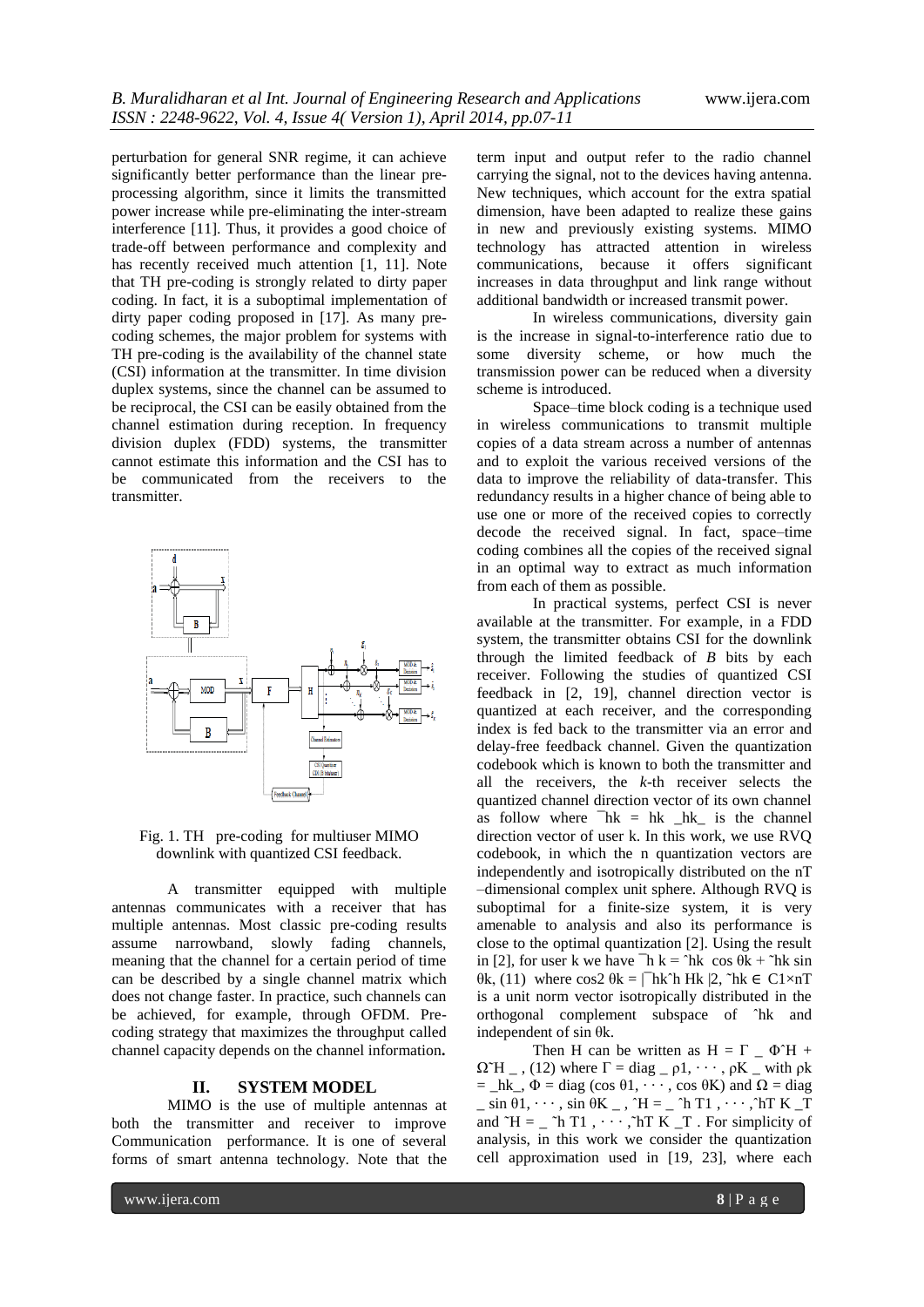quantization cell is assumed to be a Verona region of a spherical cap with surface area approximately equal to 1 n of the total surface area of the nT –dimensional unit sphere. For a given codebook W, the actual quantization cell for vector wi, Ri = \_  $^-\text{h}$  :  $|^-\text{hwi}|2 \geq$  $|\overline{\phantom{a}}|$ hwj  $|2, \forall i = j \, .$  is approximated as R<sup> $\hat{i} \approx \, -1$ </sup> :  $|\text{-1} - \delta| = 1 - \delta$ , where  $\delta = 2 - \delta$  nT  $-1$ . where  $\text{-}$ hk  $=$  hk hk is the channel direction vector of user k. In this work, we use RVQ codebook, in which the n quantization vectors are independently and isotropically distributed on the n T –dimensional complex unit sphere.

Although RVQ is sub optimal for a finite-size system. ),

## **III. SYSTEM WITH QUANTIZED TRANSMIT CSI**

I will study the achievable average sum rate of the proposed quantized CSI feedback TH precoding scheme. Although the exact distribution of each term in the expression of the output SINR γk in can be obtained (see for the detailed information), these terms are located at both the numerator and the denominator. Thus, to obtain the exact closed-form expression of the distribution of output SINR γk can be very difficult if not impossible, not to mention the exact closed-form expression of the average sum rate. Thus, to simplify analysis, we have appealed to studying some bounds of the average sum rate and the average sum rate loss instead of exact results. For tractability, throughout this section we assume each user's channel is Rayleigh-faded. In the following subsection, we will first study the statistical distribution of the power of interference signal at each user caused by quantized CSI.

In this subsection, assuming Rayleigh fading channel and RVQ for quantized CSI feedback, we will derive the statistical distribution of interference part

$$
\Delta R_k = \mathbb{E}_{\mathbf{H}, \mathbb{W}} \{ R_{P,k} - R_{Q,k} \}
$$
  
\n
$$
\leq \Delta R = \log_2 \left( 1 + cP \ 2^{-\frac{B}{n_T - 1}} \right)
$$
  
\n
$$
+ \frac{\log_2(e)}{n_T - 1} \sum_{i=1}^{n_T - 1} \beta \left( n, \frac{i}{n_T - 1} \right)
$$

P κ ρ2 k \_˜**h**kˆ**Q**H\_2 sin2 θk

It is well known that  $ρ2$  k has a  $χ2$  2Nt distribution and the distribution of sin2 θk is given in However, since  $\mathbf{\tilde{h}}$  k  $\perp$   $\mathbf{\hat{h}}$ k (k = 1, · · ·, K) and  $\mathbf{\hat{Q}}$  is determined by  $\hat{h}$ k (k = 1, · · · , K),  $\hat{h}$ k for k = 1, · · ·, K are not independent of ˆ**Q** . The distribution of the term \_˜**h**kˆ**Q**H\_2 is still unknown and to obtain the exact result is not trivial.

### **IV. AVERAGE SUM RATE ANALYSIS UNDER QUANTIZED CSI FEEDBACK**

We consider the well known Tomlinson-Harashima pre-coder (THP) as the transmit side preprocessor. The block diagram of the THP is shown in figure, the I–G operation in figure essentially performs successive interference cancellation at the transmitter, and the mod (M) operation ensures that the resulting cancelled output values are contained within a certain acceptable range, where M is the cardinality of the modulation alphabet. The matrix G is upper triangular with unit diagonal.



Fig.2 TH pre -coding for multiuser n MIMO downlink with quantized CSI feedback.

The THP design involves the choice of the matrices B and G using the knowledge of the channel matrix H at the transmitter. This choice can be made based on the optimization of certain metrics, such as signal-to-interference ratio (SIR), mean square error (MSE), etc. As mentioned earlier, it is of interest to consider imperfect channel knowledge at the transmitter. Consequently, in the following, we address the problem of choosing B and G for the case of imperfect CSI at the transmitter. The non linear technique employing modulo arithmetic's usually called Tomlinson Harashima pre-coding was introduced independently and almost simultaneously. Tomlinson Harashima pre-coding was originally proposed for use with an M- point one dimensional PAM signal set. The transmitter is equipped with nT transmit antennas and K decentralized users each has a single antenna such that K≤nT.Let the vector s  $=[s1, \dots, sK]^T \in C K \times 1$  represent the modulated signal vector for all users, where s k is the k-th modulated symbol stream for user k. Here we assume that an Mray square constellation (Miss a square number) is employed in each of the parallel data streams and the constellation set is

$$
\begin{array}{c}\n A = \frac{\{s_I \pm js_Q | \ s_I, s_Q \in \mathcal{A}_I\}}{s_I, s_Q \in \mathcal{A}_I} \\
\pm 1 \sqrt{\frac{3}{2(M-1)}, \pm 3 \sqrt{\frac{3}{2(M-1)}}, \cdots, \pm \sqrt{M} \sqrt{\frac{3}{2(M-1)}}\}.\n \end{array}
$$

In general, the average transmit symbol energy is normalized, i.e.  $E{|\mathbf{sk}|}$ =1

$$
\text{MOD}_{\tau}(x) = x - \tau \left\lfloor \frac{x + \tau}{2\tau} \right\rfloor,
$$

www.ijera.com **9** | P a g e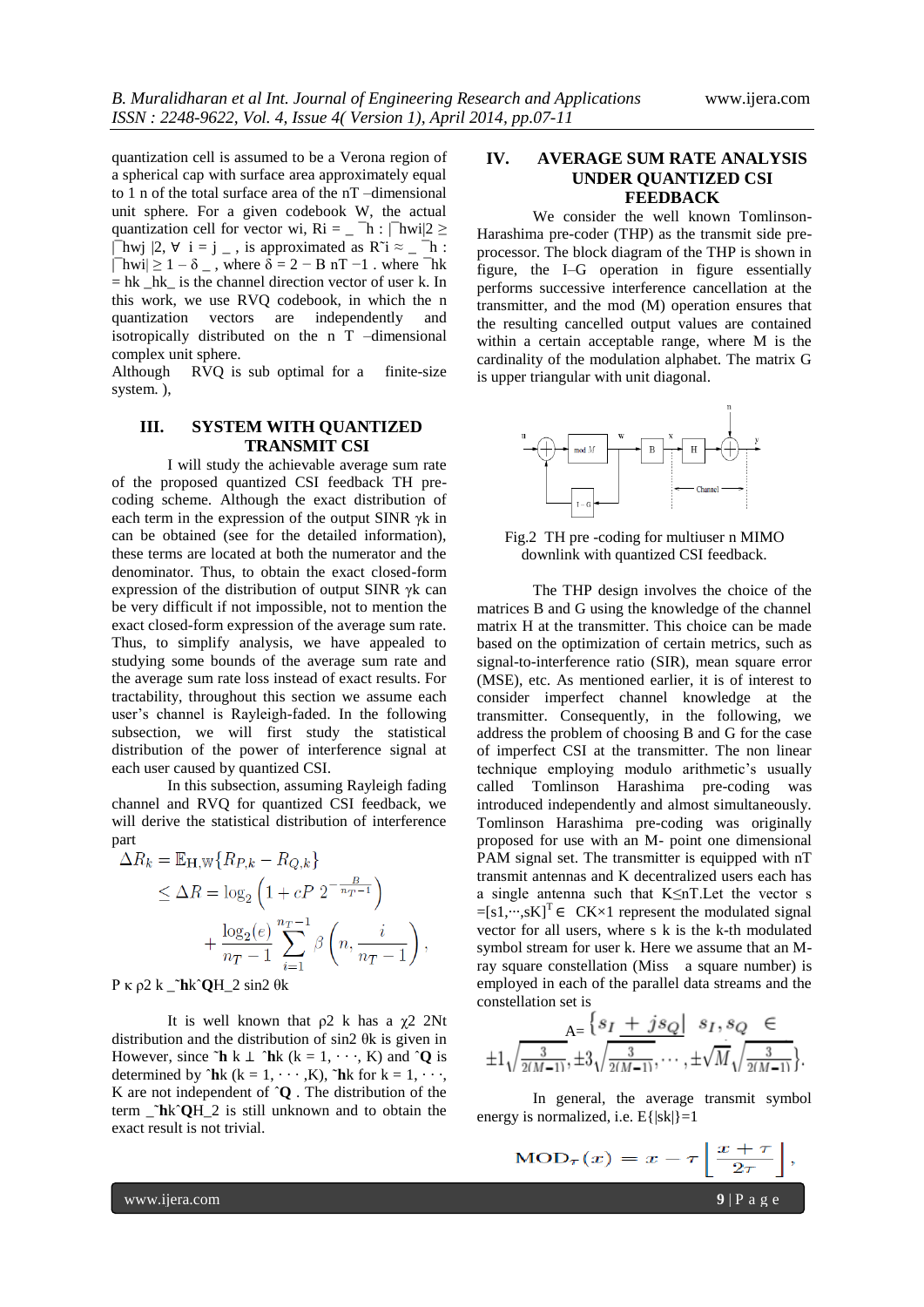$$
x_1 = s_1,
$$
  
\n
$$
x_k = s_k - \sum_{l=1}^{k-1} [\mathbf{B}]_{k,l} x_l, \ k = 2, \cdots, K
$$

$$
x_k = s_k + d_k - \sum_{l=1}^{\infty} [B]_{k,l} x_l, \ k = 2, \cdots, K,
$$

$$
\mathbf{v} = \mathbf{C}\mathbf{x},
$$
  
where  $\mathbf{v} = [v_1, v_2, \cdots, v_K]^T$  and

∼

$$
C = B + I.
$$
  
\n
$$
\mathbf{r} = \sqrt{\frac{P}{\kappa}} \mathbf{H} \mathbf{F} \mathbf{x} + \mathbf{n},
$$
  
\n
$$
\mathbf{y} = G\left(\sqrt{\frac{P}{\kappa}} \mathbf{H} \mathbf{F} \mathbf{x} + \mathbf{n}\right),
$$
  
\n
$$
\mathbf{y} = \mathbf{v} + \mathbf{G} \mathbf{n}.
$$
  
\n
$$
\xi_k = \frac{P}{\kappa} |r_{k,k}|^2.
$$

The average sum rate loss per user and corresponding upper bounds 8¢ TH precoding sum rate loss Upper bound (TH precoding) 71 average sum rate loss per user(bps/Hz) average sum rate loss per user(bps/Hz) ٥F 5 F 4ኮ 3F ۷٢ 1 F ر آ 2 4 6 8 10 12 14 16 18 20 22 feedback bits per user

#### **V. NUMERICAL RESULTS**

In this section we present some numerical results. We assume  $nT = K = 4$ . Here the SNR of the systems is defined to be equal to *P*.

Fig. 3 shows the average sum rate performance of TH pre-coding and linear ZF precoding with both perfect CSI and Assume, the average sum rate curves are shown for a system with nT =4and K=4. The feedback rate is assumed to scale according to the relationship given in (24). Notice that, since ε can be set to be a small number when B is large enough, in the simulation we set  $\varepsilon = 0$  to get a stronger condition than Limited feedback is seen to perform within around4dB and5.5dB of perfect CSI TH pre coding for  $b=3$  and  $b=4$  respectively



#### **VI. CONCLUSION**

We have investigated the implementation of TH pre-coding in the downlink multiuser MIMO systems with quantized CSI at the transmitter side. In particular, our scheme generalized the results in to more general system setting where the number of users  $K$  in the systems can be less than or equal to the number of transmit antennas *nT*. In addition, we studied the achievable average sum rate of the proposed scheme by deriving expressions of upper bounds on both the average sum rate and the mean loss in sum rate due to CSI quantization. Our numerical results showed that the nonlinear TH precoding could achieve much better performance